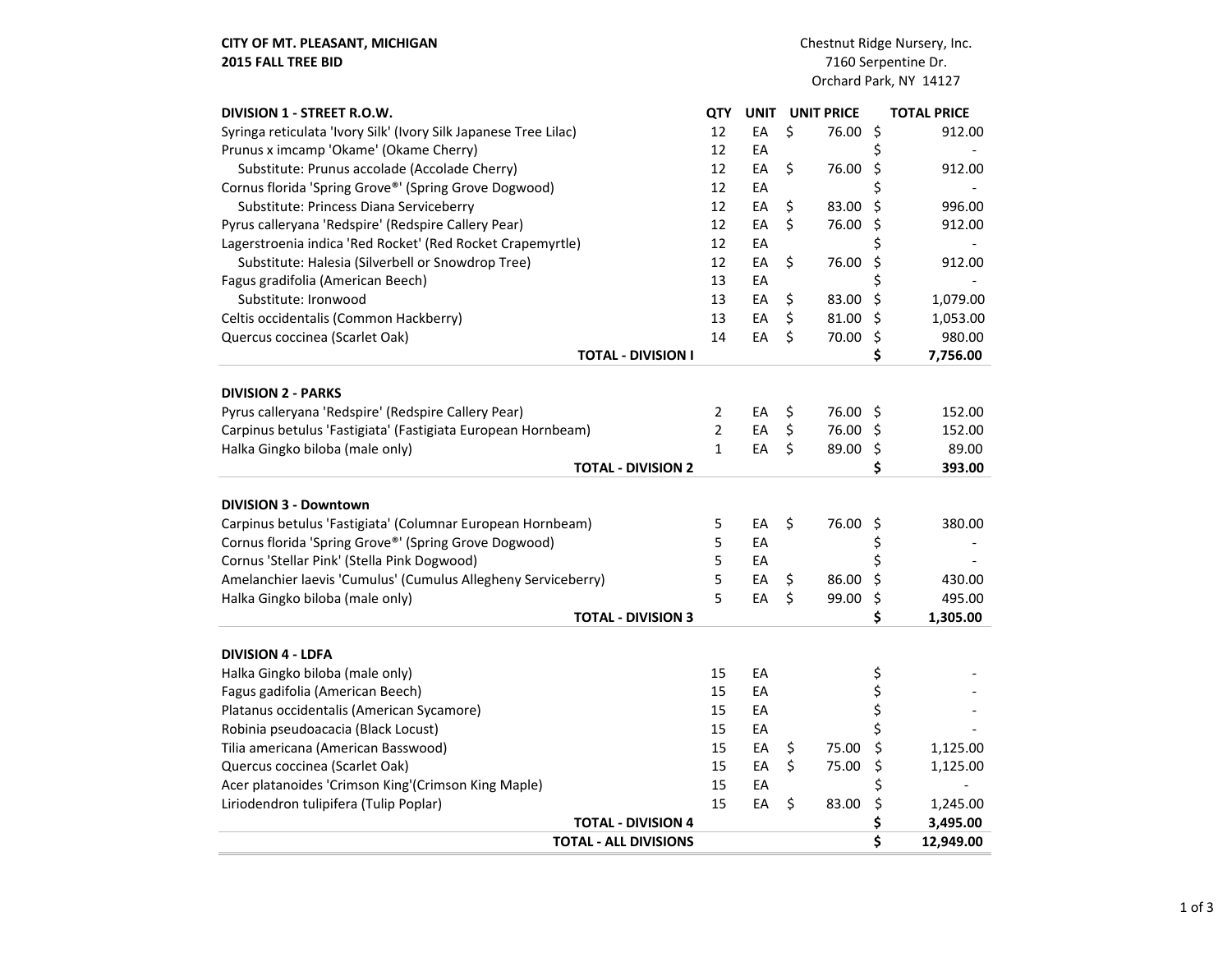## Schichtel's Nursery, Inc.7420 Peters Rd.Springville, NY 14141

| DIVISION 1 - STREET R.O.W.                                       | QTY            | <b>UNIT</b> | <b>UNIT PRICE</b> | <b>TOTAL PRICE</b> |
|------------------------------------------------------------------|----------------|-------------|-------------------|--------------------|
| Syringa reticulata 'Ivory Silk' (Ivory Silk Japanese Tree Lilac) | 12             | EA          | \$<br>94.00       | \$<br>1,128.00     |
| Prunus x imcamp 'Okame' (Okame Cherry)                           | 12             | EA          |                   | \$                 |
| Substitute: Prunus Sargentii (Sargent's Cherry)                  | 12             | EA          | \$<br>94.00       | \$<br>1,128.00     |
| Cornus florida 'Spring Grove®' (Spring Grove Dogwood)            | 12             | EA          |                   | \$                 |
| Substitute: Cornus mas                                           | 12             | EA          | \$<br>94.00       | \$<br>1,128.00     |
| Pyrus calleryana 'Redspire' (Redspire Callery Pear)              | 12             | EA          | \$<br>90.00       | \$<br>1,080.00     |
| Lagerstroenia indica 'Red Rocket' (Red Rocket Crapemyrtle)       | 12             | EA          |                   | \$                 |
| Fagus gradifolia (American Beech)                                | 13             | EA          | \$<br>117.00      | \$<br>1,521.00     |
| Celtis occidentalis (Common Hackberry)                           | 13             | EA          | \$<br>90.00       | \$<br>1,170.00     |
| Quercus coccinea (Scarlet Oak)                                   | 14             | EA          | \$<br>94.00       | \$<br>1,316.00     |
| TOTAL - DIVISION I                                               |                |             |                   | \$<br>8,471.00     |
| <b>DIVISION 2 - PARKS</b>                                        |                |             |                   |                    |
| Pyrus calleryana 'Redspire' (Redspire Callery Pear)              | $\overline{2}$ | EA          | \$<br>90.00       | \$<br>180.00       |
| Carpinus betulus 'Fastigiata' (Fastigiata European Hornbeam)     | $\overline{2}$ | EA          | \$<br>94.00       | \$<br>188.00       |
| Halka Gingko biloba (male only)                                  | $\mathbf{1}$   | EA          | \$<br>117.00      | \$<br>117.00       |
| <b>TOTAL - DIVISION 2</b>                                        |                |             |                   | \$<br>485.00       |
| <b>DIVISION 3 - Downtown</b>                                     |                |             |                   |                    |
| Carpinus betulus 'Fastigiata' (Columnar European Hornbeam)       | 5              | EA          | \$<br>94.00       | \$<br>470.00       |
| Cornus florida 'Spring Grove®' (Spring Grove Dogwood)            | 5              | EA          |                   | \$                 |
| Substitute: Cornus mas                                           | 5              | EA          | \$<br>94.00       | \$<br>470.00       |
| Cornus 'Stellar Pink' (Stella Pink Dogwood)                      | 5              | EA          |                   | \$                 |
| Substitute: Amelanchier canadensis                               | 5              | EA          | \$<br>103.00      | \$<br>515.00       |
| Amelanchier laevis 'Cumulus' (Cumulus Allegheny Serviceberry)    | 5              | EA          |                   | \$                 |
| Substitute: Amelanchier canadensis                               | 5              | EA          | \$<br>103.00      | \$<br>515.00       |
|                                                                  | 5              | EA          | \$<br>117.00      | \$<br>585.00       |
| Halka Gingko biloba (male only)<br><b>TOTAL - DIVISION 3</b>     |                |             |                   | \$<br>2,555.00     |
|                                                                  |                |             |                   |                    |
| <b>DIVISION 4 - LDFA</b>                                         |                |             |                   |                    |
| Halka Gingko biloba (male only)                                  | 15             | EA          | \$<br>117.00      | \$<br>1,755.00     |
| Fagus gadifolia (American Beech)                                 | 15             | EA          | \$<br>117.00      | \$<br>1,755.00     |
| Platanus occidentalis (American Sycamore)                        | 15             | EA          | \$<br>94.00       | \$<br>1,410.00     |
| Robinia pseudoacacia (Black Locust)                              | 15             | EA          | \$<br>94.00       | \$<br>1,410.00     |
| Tilia americana (American Basswood)                              | 15             | EA          | \$<br>90.00       | \$<br>1,350.00     |
| Quercus coccinea (Scarlet Oak)                                   | 15             | EA          | \$<br>94.00       | \$<br>1,410.00     |
| Acer platanoides 'Crimson King'(Crimson King Maple)              | 15             | EA          | \$<br>90.00       | \$<br>1,350.00     |
| Liriodendron tulipifera (Tulip Poplar)                           | 15             | EA          | \$<br>90.00       | \$<br>1,350.00     |
| <b>TOTAL - DIVISION 4</b>                                        |                |             |                   | \$<br>11,790.00    |
| <b>TOTAL - ALL DIVISIONS</b>                                     |                |             |                   | \$<br>23,301.00    |